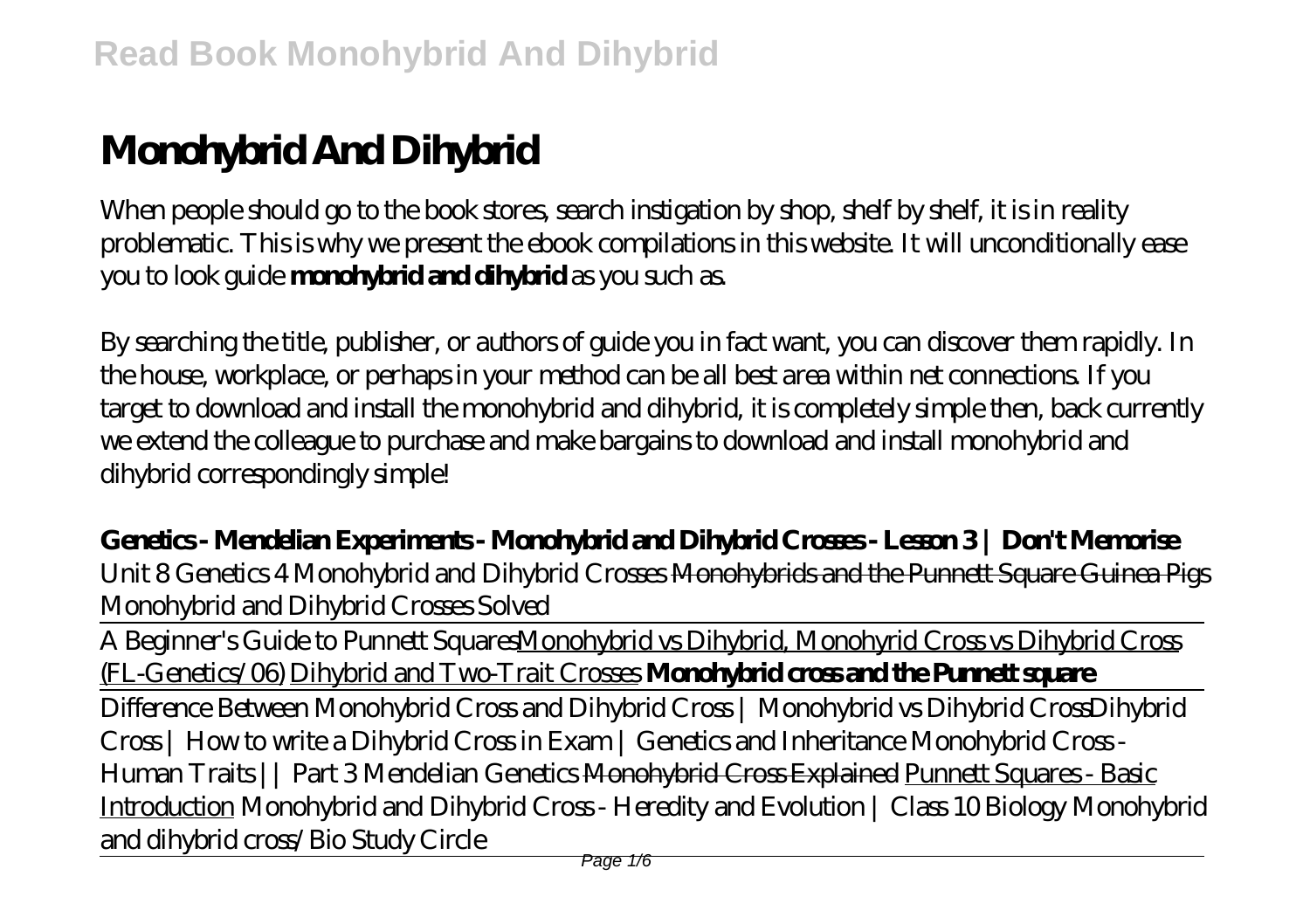## monohybrid cross and dihybrid cross | monohybrid cross Punnett square tutorial | punnet square Monohybrid and Dihybrid Crosses *Monohybrid and dihybrid cross, phenotypic ratio, genotypic ratio, PRACTICE PROBLEMS ON MONOHYBRID AND DIHYBRID CROSS (4) Monohybrid Test Cross (Mendel's Experiments)* **Monohybrid And Dihybrid**

A cross involving contrasting expression of one trait is transferred to as monohybrid cross. For example, in order to learn inheritance of plant height, a tall pea plant was crossed with a dwarf one; all other traits were ignored. Inheritance of two pairs of alleles through a number of generations was studied by Mendel through dihybrid crosses.

# **Difference Between Monohybrid and Dihybrid | Major Differences**

Monohybrid: Dihybrid: Means: Mono refers to single and hybrid means mixed breed: Di refers to two or double and hybrid means breed: Cross: Monohybrid cross is used to study the inheritance of a single pair of alleles: Dihybrid cross is used to study the inheritance of 2 different alleles: Used to study: the dominance of genes: Offspring assortment: Genotype ratio: 1:2:1

# **Difference Between Monohybrid And Dihybrid - Learn on BYJU'S**

Dihybrid: Definition. Contrary to monohybrid cross, parents that differ in two traits ('di' meaning two) are bred in a dihybrid cross. To be more precise, the parental organisms are heterozygous for two different characters.

# What is the Difference Between a Mondrybrid Cross and a...

The key difference in monohybrid and dihybrid is of genetic arrangement. Monohybrid parents have Page 2/6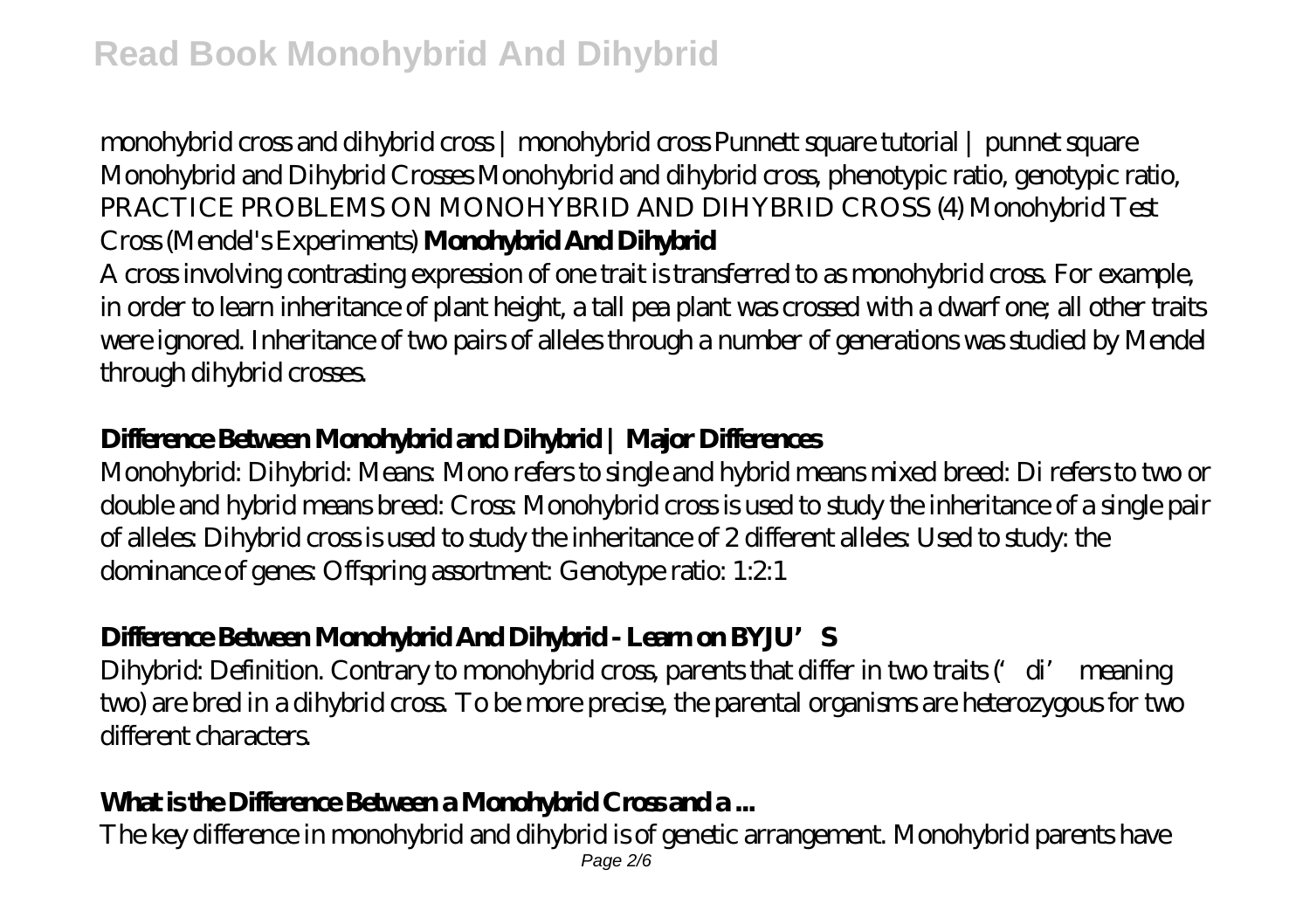only a single trait difference, when they are crossed or breed the process is so called monohybrid cross while in a dihybrid, parents have two trait difference and when they are crossed the process is dihybrid cross.

## **Difference Between Monohybrid and Dihybrid – Difference Wiki**

Monohybrid and Dihybrid Cross Definition Monohybrid cross: A monohybrid cross can be defined as a genetic mix between two individuals who have homozygous genotypes or genotypes which have completely dominant or recessive alleles. This results in opposite phenotypes for a specific genetic trait.

## **Difference Between Monohybrid And Dihybrid**

The difference between monohybrid and dihybrid cross is that the monohybrid cross is the offspring of homozygous parents that only differ on a single trait is bred to come up with the second generation (For example height of the plant) and the dihybrid cross is the parents of the first generation differ in two traits(For example the color of the flower and shape of the fruit pod, as in pea).

## **Difference Between Monohybrid and Dihybrid Cross (with Table)**

The main difference between monohybrid and dihybrid inheritance is that the monohybrid inheritance describes the inheritance of a single pair of alleles whereas the dihybrid inheritance describes the inheritance of two pairs of independent alleles. Furthermore, the phenotypic ratio of F2 generation in monohybrid inheritance is 3:1 while the phenotypic ratio of F2 generation in dihybrid inheritance is 9331.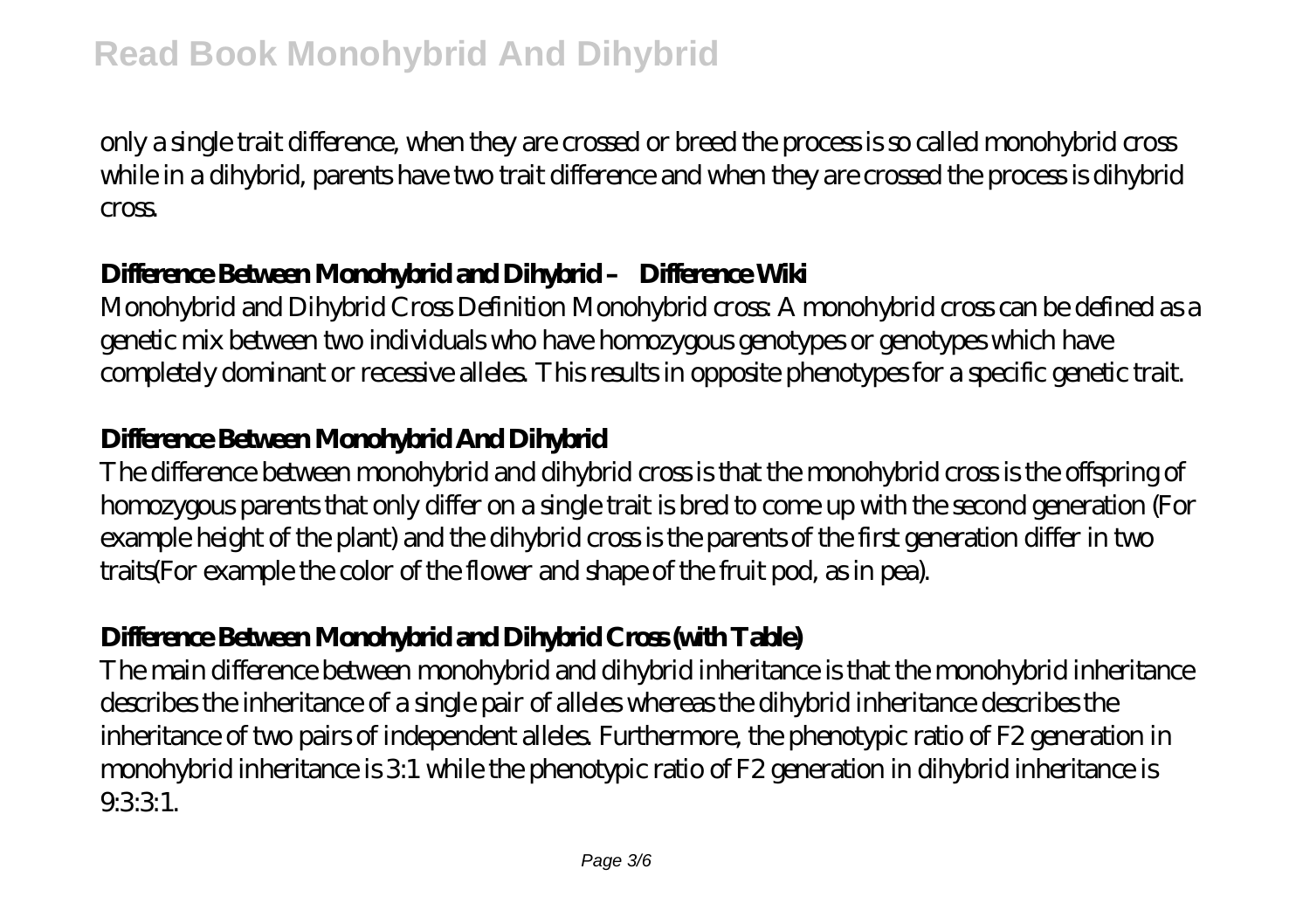## **Difference Between Monohybrid and Dihybrid Inheritance ...**

1.A monohybrid cross is a cross between first-generation offspring of parents who differ in one trait while a dihybrid cross is a cross between first-generation offspring of parents who differ in two traits.

#### **Difference Between Monohybrid and Dihybrid Cross ...**

The key difference between monohybrid cross and the dihybrid cross is that monohybrid cross is done to study the inheritance of one trait while dihybrid cross is done to study the inheritance of two different traits in the same cross.

#### **Difference Between Monohybrid and Dihybrid Crosses ...**

In the first experiment, only a single character (plant height) was considered and was known as monohybrid inheritance. Another experiment was based on two characters (seed shape and colour), thus called dihybrid inheritance. Monohybrid Inheritance. Here, Mendel crossed one tall and short pea plant and a tall plant was formed.

#### **Mendelian Laws of Inheritance- Monohybrid**

1 Punnett Squares – Monohybrid and Dihybrid Name: Period: Background Original parents in any given set of crosses are called the parent generation or parentals, while the two subsequent generations are denoted with the symbols F1 and F2 (a cross of two F1 individuals). Punnett Squares are one method for visually demonstrating the probability of offspring genotypes and offspring phenotypes.

## **MonDihybrid\_Practice.pdf - Punnett Squares \u2013...**

Page 4/6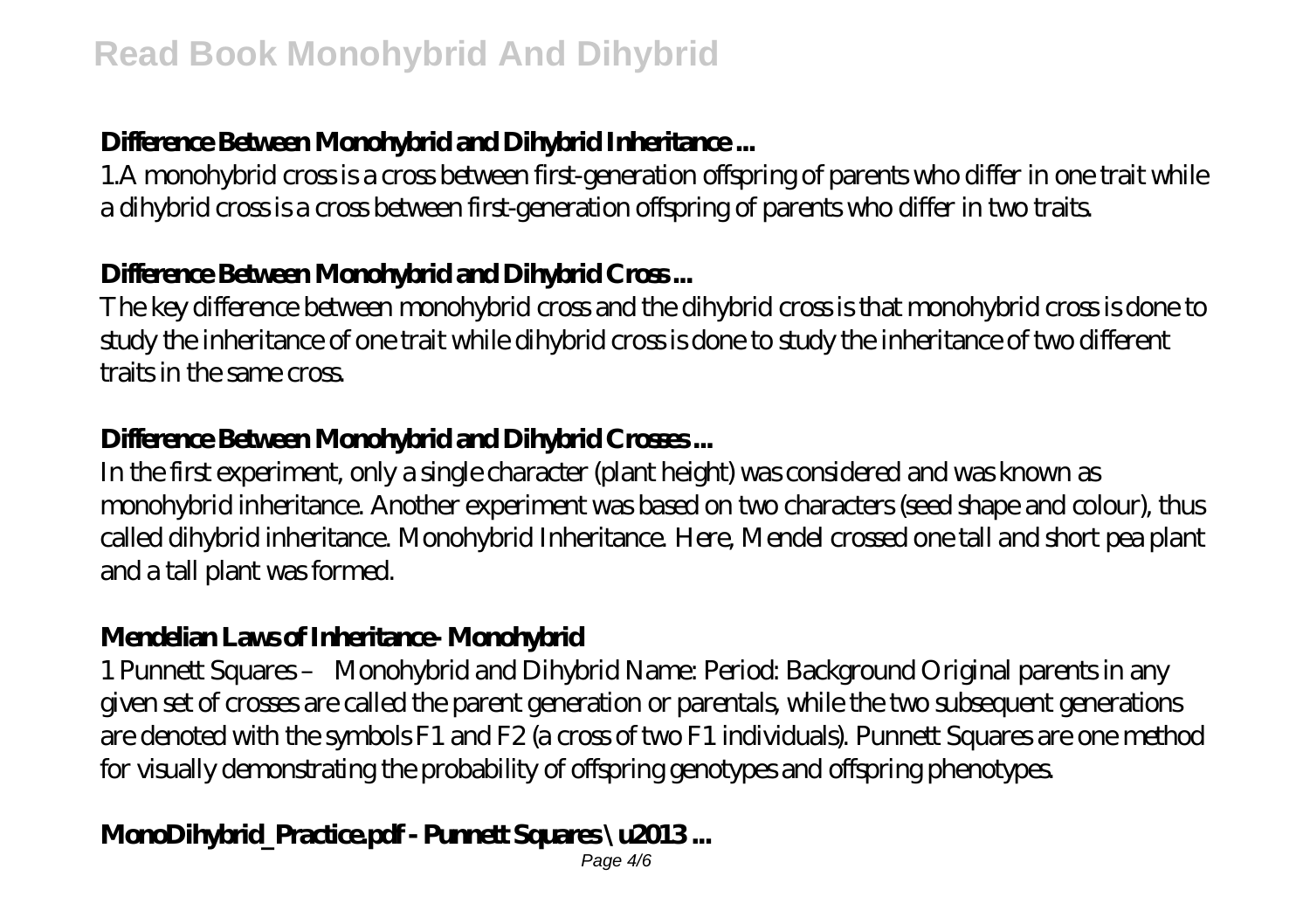Monohybrid crosses. A monohybrid cross is the study of the inheritance of one characteristic. In the genetic diagrams for these crosses the recessive allele. is represented by a lower case letter

## **Mondwhid cross-Genetic diagrams and pedigree...**

A monohybrid cross is a breeding experiment between P generation (parental generation) organisms that differ in a single given trait. The P generation organisms are homozygous for the given trait. However, each parent possesses different alleles for that particular trait. A Punnett square may be used to predict the possible genetic outcomes of a monohybrid cross based on probability.

## **Monohybrid Cross: A Genetics Definition**

Monohybrid cross is a genetic cross that involves a single pair of genes that is responsible for one trait. In a monohybrid cross, parents differ by a single trait. Dihybrid cross is a genetic cross that involves two pairs of genes which are responsible for two traits. In a dihybrid cross, parents have two different independent traits.

# **Difference Between Monohybrid Cross and Dihybrid Cross ...**

Showing top 8 worksheets in the category - Monohybrid And Dihybrid Crossing. Some of the worksheets displayed are Punnett squares dihybrid crosses, Chapter 10 dihybrid cross work, Monohybrid practice problems show punnett square give, Monohybrid crosses and the punnett square lesson plan, Monohybrid punnett square practice, Dihybrid cross work, Dihybrid cross name, Dihybrid punnett square ...